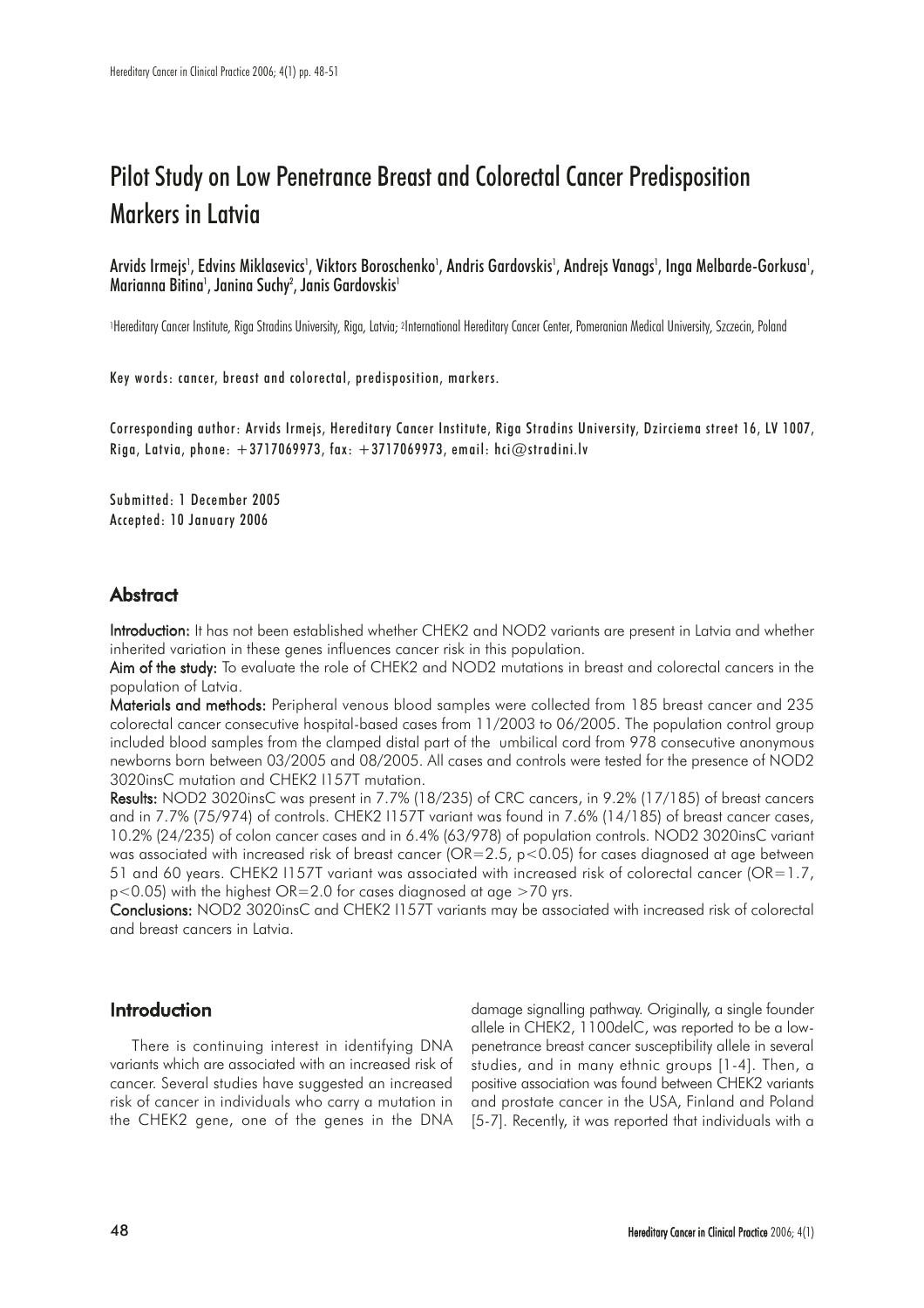| Decade           | <b>Breast cancer</b> | %      | <b>CRC</b>     | %      |
|------------------|----------------------|--------|----------------|--------|
| 20-29            |                      | 0.60%  | $\overline{2}$ | 0.90%  |
| 30-39            | 9                    | 4.90%  | $\overline{4}$ | 1.70%  |
| 40-49            | 31                   | 16.90% | 14             | 6.00%  |
| subtotal $(<50)$ | 41                   | 22.40% | 20             | 8.60%  |
| 50-59            | 46                   | 25.10% | 37             | 15.70% |
| 60-69            | 55                   | 30.00% | 79             | 33.60% |
| 70-79            | 30                   | 16.40% | 80             | 34.00% |
| 80-89            | 10                   | 5.50%  | 17             | 7.20%  |
| >90              |                      | 0.55%  | $\overline{2}$ | 0.85%  |
| subtotal $(>50)$ | 142                  | 77.60% | 215            | 91.40% |
| total            | 183*                 |        | 235            |        |

Table 1. Distribution of breast cancer and CRC group according to age at time of cancer diagnosis

*\*In 2 cases time of breast cancer onset was unknown*

single common founder allele in Poland (the I157T missense variant) have increased risk of cancer development in many organs including the breast, prostate, thyroid, kidney and colon [8].

The NOD2 gene is associated with susceptibility to inflammatory bowel disease – Crohn's disease [9]. It was reported that a single truncating mutation in NOD2, 3020insC, may confer increased risk of late onset colorectal cancer [10] and then that a NOD2 mutation may be associated with increased susceptibility to lung, ovarian, early-onset laryngeal cancer and early onset breast cancer [11].

It has not been established whether CHEK2 and NOD2 variants are present in Latvia and whether inherited variation in these genes influences cancer risk in this population. To address these issues, we report here the results of the CHEK2 and NOD2 analyses for 185 breast cancer cases and 235 colorectal cancer cases.

## **Methods**

From 11/2003 to 06/2005 family cancer history and peripheral venous blood samples were collected in 185 consecutive hospital-based breast cancer cases and 235 colorectal cancer cases. The population control group included umbilical cord blood samples from 978 consecutively collected anonymous newborn children between 03/2005 and 08/2005. Cases were considered consecutive if at least 70% of newly diagnosed patients were involved in the study from a particular hospital and department in a given period

of time. In the breast cancer group, 82 cases were involved from the Regional Oncology Hospital of Daugavpils, 72 cases from the Regional Oncology Hospital of Liepaja and 31 cases from Paula Stradins University Hospital.

In the CRC group, 92 cases were involved from the Oncology Center of Latvia, 73 cases from Paula Stradins University Hospital, 46 cases from the Regional Oncology Hospital of Liepaja and 24 cases from the Regional Oncology Hospital of Daugavpils. In the CRC group 114/235 (49%) were females and 121/235 (51%) were males. The distribution of breast and colorectal cancers according to the age of diagnosis are summarized in Table 1.

Median age of CRC onset was 66 years and median onset of breast cancer was 60 years.

In order to evaluate the representativity of breast cancer and CRC groups, they were compared to all newly diagnosed breast and colorectal cancers diagnosed between years 1999 and 2003 in Latvia and it was concluded that breast and CRC groups are comparable to the total group of newly diagnosed breast cancers and CRCs as far as age at time of diagnosis and gender are concerned.

All cancer and control group samples were tested for the presence of NOD2 3020insC and CHEK2 I157T polymorphisms as described by G. Kurzawski and C. Cybulski respectively [7-10].

The study was approved by the Ethics Committee of the Pauls Stradins University Hospital and the Central Committee of Medical Ethics.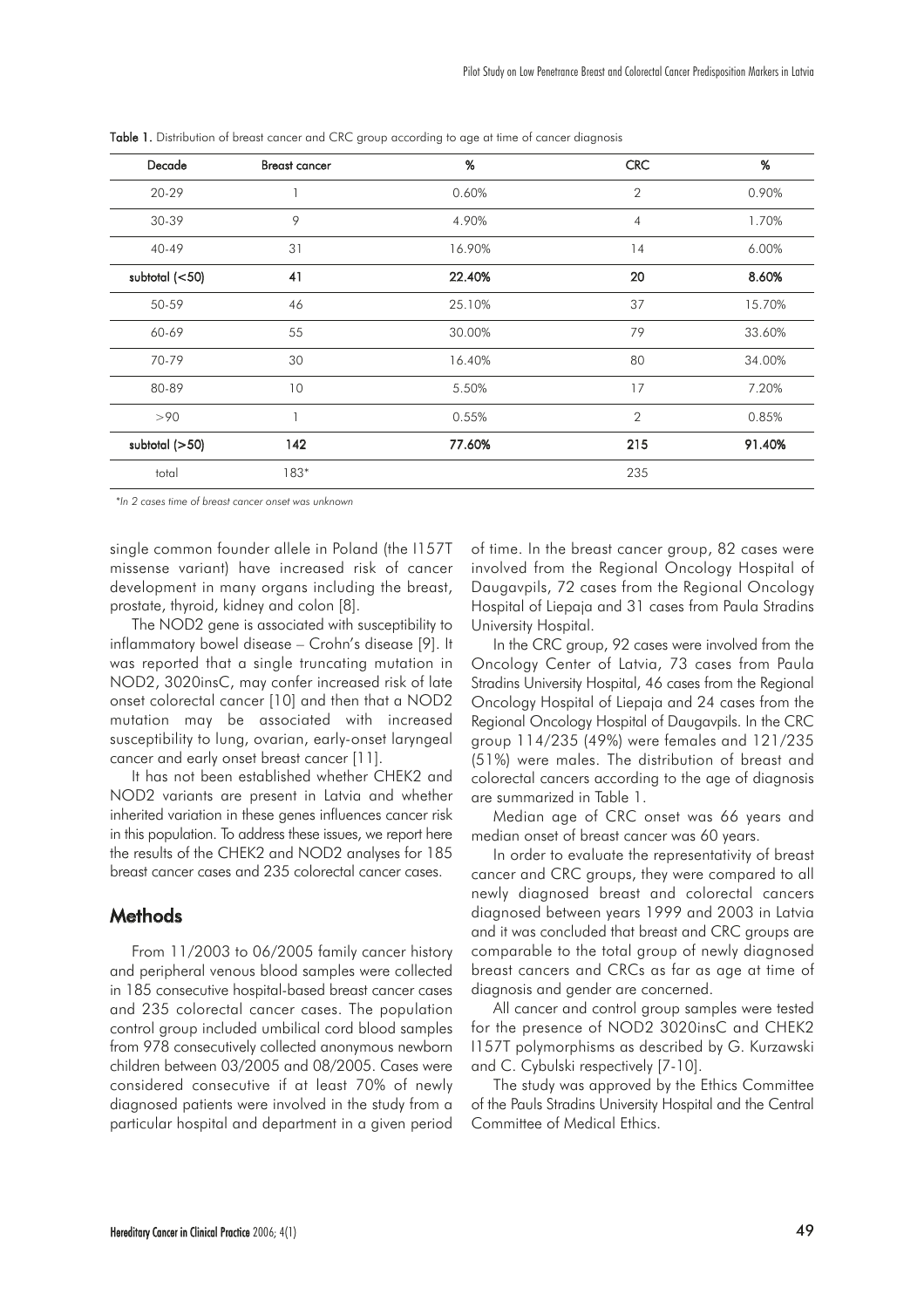| Age groups           | Prevalence of NOD2 3020insC |
|----------------------|-----------------------------|
| $<$ 4 $\overline{1}$ | $0\% (0/10)$                |
| $41 - 50$            | $9.7\%$ (3/31)              |
| 51-60                | $17\%$ $(8/46)*$            |
| 61-70                | $7.3\%$ (4/55)              |
| >70                  | $4.9\%$ (2/41)              |
| total                | $9.1\%$ (17/185)            |

Table 2. Prevalence of NOD2 3020insC mutation in breast cancer patients, according to age at onset

*\* - statistically significant difference as compared to population controls (7.7% (75/974); OR=2.5, p<0.05)*

Table 3. Prevalence of CHEK2 I157T mutation in colorectal cancer cases according to age at onset

| Age groups | Prevalence of CHEK2 1157T |
|------------|---------------------------|
| < 51       | 15% (3/20)                |
| 51-60      | $5.4\%$ (2/37)            |
| $61 - 70$  | $8.9\%$ (7/79)            |
| >70        | 12.1% (12/99)             |
| total      | 10.2% (24/235)*           |
|            |                           |

*\* - significant difference compared to controls (6.4% (63/978); OR=1.7, p<0.05)*

All patients completed a family cancer history questionnaire. Family cancer histories were analysed according to internationally approved clinical diagnostic hereditary cancer criteria. If there were no malignancies among relatives of the proband the patient was classified as being negative for a family history of the disease.

The prevalence of the CHEK2 and NOD2 alleles in cases and population controls was compared. Odds ratios were generated from two-by-two tables and statistical significance was assessed using the Fisher exact test. The odds ratios were used as estimates of relative risk.

## **Results**

The NOD2 3020insC mutation was present in 7.7% (18/235) of CRC cancers, in 9.2% (17/185) of breast cancer patients and in 7.7% (75/974) of the control group. The CHEK2 I157T polymorphism was found in 7.6% (14/185) of breast cancer patients, 10.2% (24/235) of colon cancer cases and in 6.4% (63/978) of the control group.

Statistically significant differences compared to population controls were observed: for NOD2 3020insC for the subgroup of breast cancer patients diagnosed at the age between 51 and 60 ( $OR=2.5$ , p<0.05) (Table 2); for CHEK2 I157T for the entire series of consecutive colorectal cancers ( $OR=1.7$ ,  $p < 0.05$ ). The highest odds ratio ( $OR=2.0$ ,  $p=0.06$ ) was observed for CRC diagnosed at age >70 yrs (Table 3).

In seven NOD2 3020insC positive cases family cancer history was negative. In another 10 cases there were two other relatives affected with cancer in their families, which did not match any recognised diagnostic criteria of hereditary cancer. A single NOD2 3020insC positive patient had a family history of three CRCs in their family.

The average age of cancer onset for breast cancer patients harbouring NOD2 3020insC was 58 years. In six NOD2 3020insC positive breast cancer patients their family cancer history was negative. In 5/17 (29%) cases at least two breast cancers were identified in these families and one family matched the criteria of belonging to unspecified strong cancer family aggregation (CFA).

The average age of disease onset for CHEK2 I157T positive CRC cases was 67. In 16 cases with the I157T mutation family cancer history was negative. Among another 8 CHEK2 I157T positive CRC patients, 3/24 (13%) matched criteria of CFA, 1/24 (4%) case was suspected of hereditary non-polyposis colorectal cancer (HNPCC) and 1/24 (4%) case had late-onset HNPCC.

The average age of breast cancer onset for CHEK2 I157T positive cases was 59 years. In four CHEK2 I157T positive breast cancer cases family cancer history was negative. 8/14 (57%) cases had familial breast cancer.

## Discussion and conclusions

This first study of low penetrant CRC and breast cancer predisposition markers in Latvia shows a trend that both NOD2 3020insC and CHEK2 I157T polymorphisms are associated with increased risk of colorectal and breast cancers.

Statistically significant differences between cases and controls were not as well expressed as it has been recognised in earlier studies from Poland, probably because of the much smaller number of cases and controls, but the general trend was the same – NOD2 3020insC was more frequent among early onset breast cancers and late onset CRCs; CHEK2 I157T was in excess among colorectal cancer and late onset breast cancer cases. In our study we focused on breast and